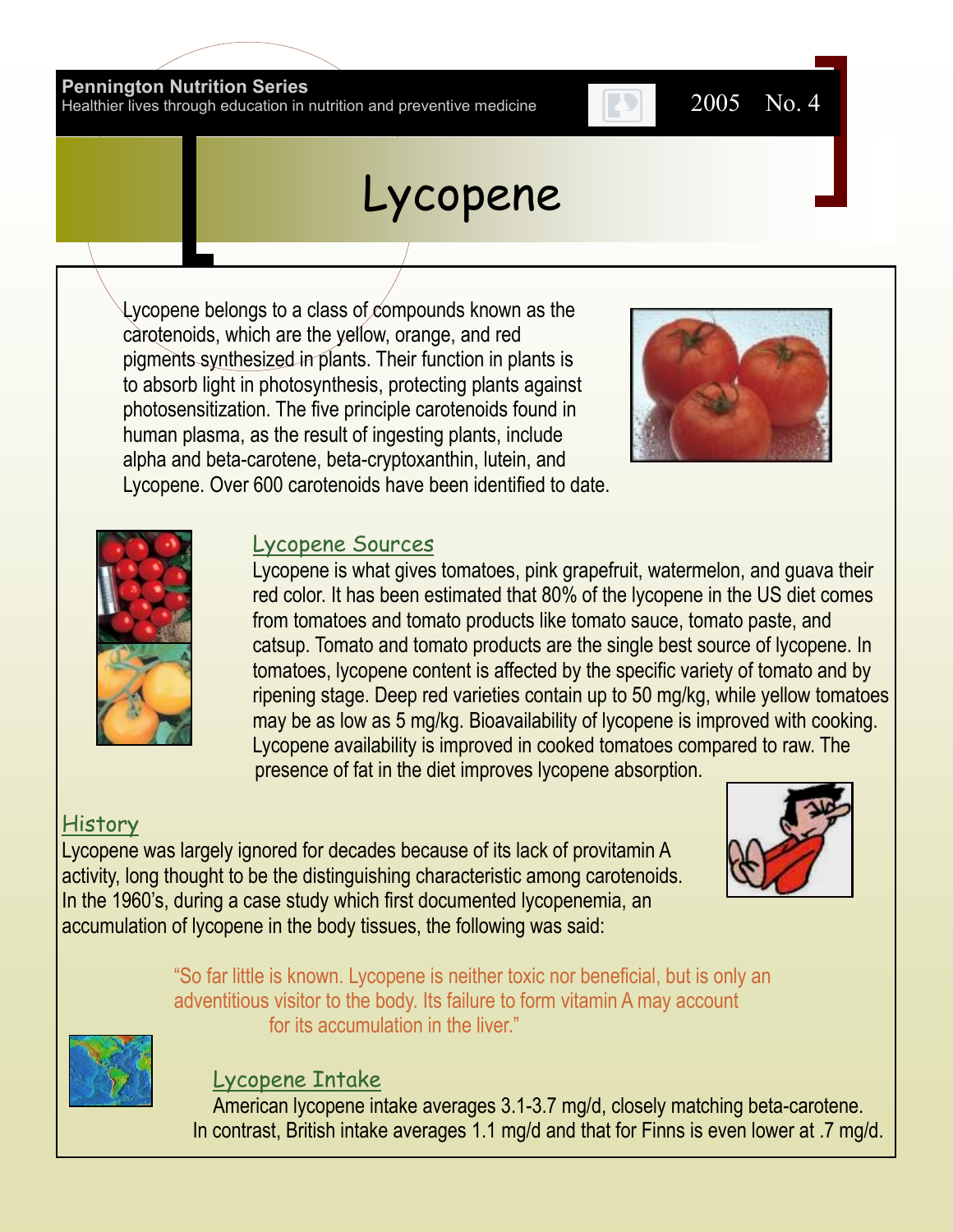| Lycopene Content of Selected Foods |                  |                       |
|------------------------------------|------------------|-----------------------|
| Food                               | Serving          | Lycopene (micrograms) |
| Tomato Paste, Canned               | 1 <sub>cup</sub> | 75,362                |
| Tomato Puree, Canned               | 1 cup            | 54,385                |
| Marinara Sauce                     | $1 \text{ cup}$  | 39,975                |
| Tomato Soup, Canned                | 1 cup            | 25,615                |
| Vegetable Soup, Canned             | 1 cup            | 23,337                |
| Tomato Juice, Canned               | $1 \ncup$        | 21,960                |
| Watermelon, Raw                    | 1 wedge          | 12,962                |
| Tomatoes, Raw                      | 1 cup            | 4,631                 |
| Ketchup                            | 1 tablespoon     | 2,551                 |
| Pink Grapefruit, Raw               | 1/2 grapefruit   | 1,745                 |
| Baked beans, Canned                | $1 \text{ cup}$  | 1,298                 |
| Sweet red pepper, Raw              | $1 \text{ cup}$  | 459                   |







# Biological Activity

Carotenoids are protective against chronic diseases which are thought to be caused by damage from free radicals. Free radicals are molecules with an unpaired electron in their outer atomic orbital, causing the molecule to be extremely reactive. Carotenoids prevent oxidative damage in biological systems, such as damage to the cell membrane and other structures, DNA molecules, lipids, and proteins.

### Environmental sources of free radicals include:

- Environmental toxins and air pollutants,  $\bullet$ such as ozone and nitrogen dioxide
- Sunlight  $\bullet$
- Ionizing radiation
- Certain drugs
- Cigarette Smoke



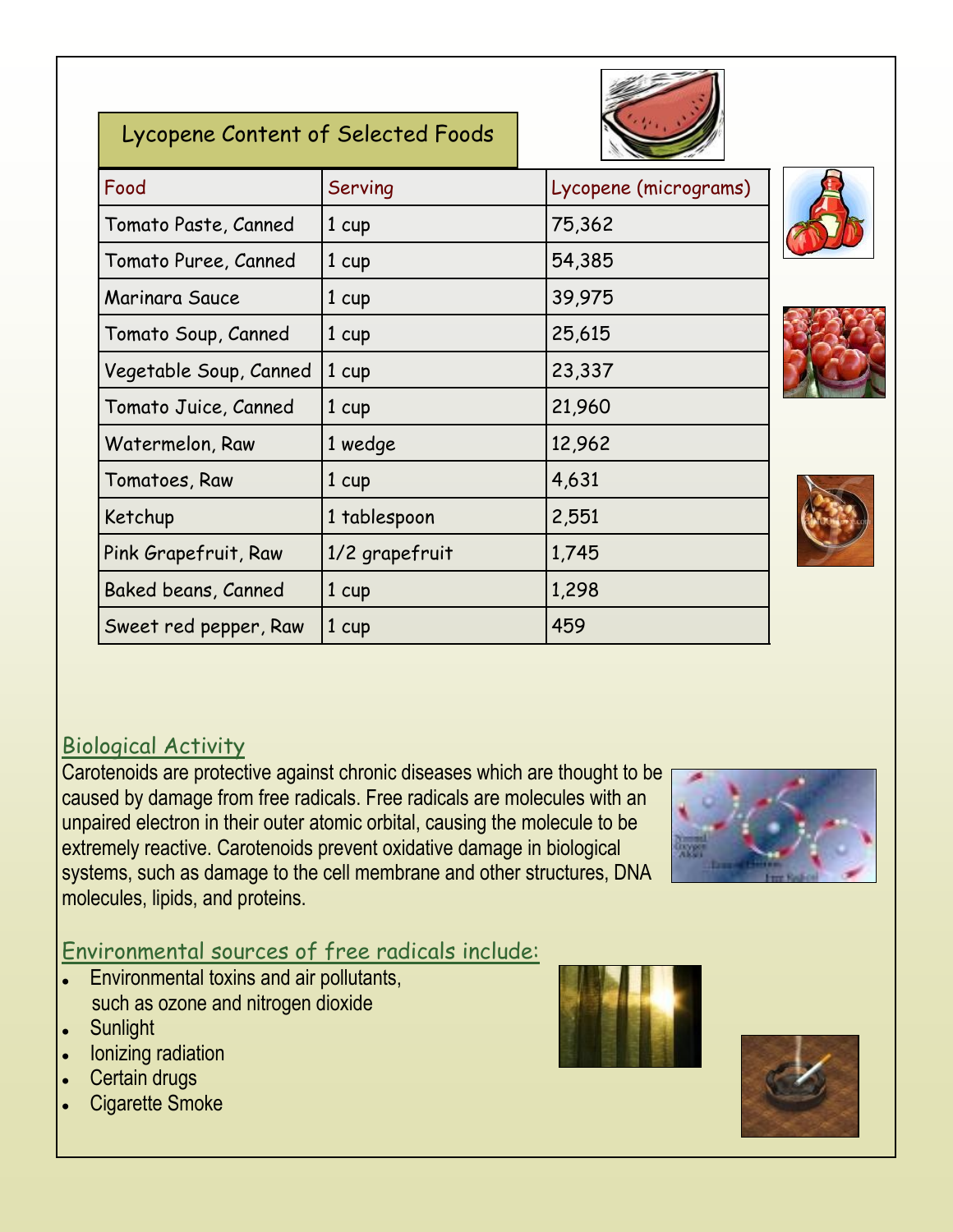

## Digestive tract cancers Esophageal, gastric, and pancreatic

As early back as 1979, researchers in Iran reported that weekly tomato consumption was associated with a 40% reduction in risk for esophageal cancer.

In 1989, a case controlled study of 2,175 participants was conducted in Italy in order to assess the geographic variation in mortality rates from gastric cancer. Tomato products seemed to show a significant inverse relationship with the occurrence of gastric cancer.

In one case–controlled study of 44 matched control subjects and 22 diagnosed cases of pancreatic cancer, it was found that the greatest difference between controls and cancer cases was in serum lycopene concentrations. Researchers found that low serum lycopene was significantly correlated with pancreatic cancer.





# Prostate Cancer

There is a strong link between lycopene and prostate cancer. Using the cumulative average of the three dietary questionnaires used in the Health Professionals Follow-Up Study (HPFS), it was determined that lycopene intake was associated with reduced risk of prostate cancer. Intake of tomato sauce, the primary source of bioavailable lycopene, was associated with an even greater reduction in prostate cancer.

# Bladder, Cervical, Breast, and Lung cancers

Studies have shown that the risk for bladder cancer increased with decreases in serum levels of both lycopene and selenium. For breast, lung, and cervical cancers, results have been mixed, with some research indicating possible links between lycopene and cervical cancer. The same is true of possible links between lycopene and breast cancer.



# Cardiovascular Disease

Oxidative damage is believed to be the underlying mechanism in the etiology of cardiovascular disease (CVD). More recently, the multifaceted role of oxidatively modified LDL has been proposed as being instrumental in atherogenesis. It is believed that, along with vitamin E, carotenoids may function to protect LDL against oxidation. Once vitamin E is depleted, researchers believe that the carotenoids become involved as a second barrier, with LDL succumbing to oxidation only when the carotenoids are destroyed. Currently, much research is being conducted on the role of carotenoids and the development of cardiovascular disease.